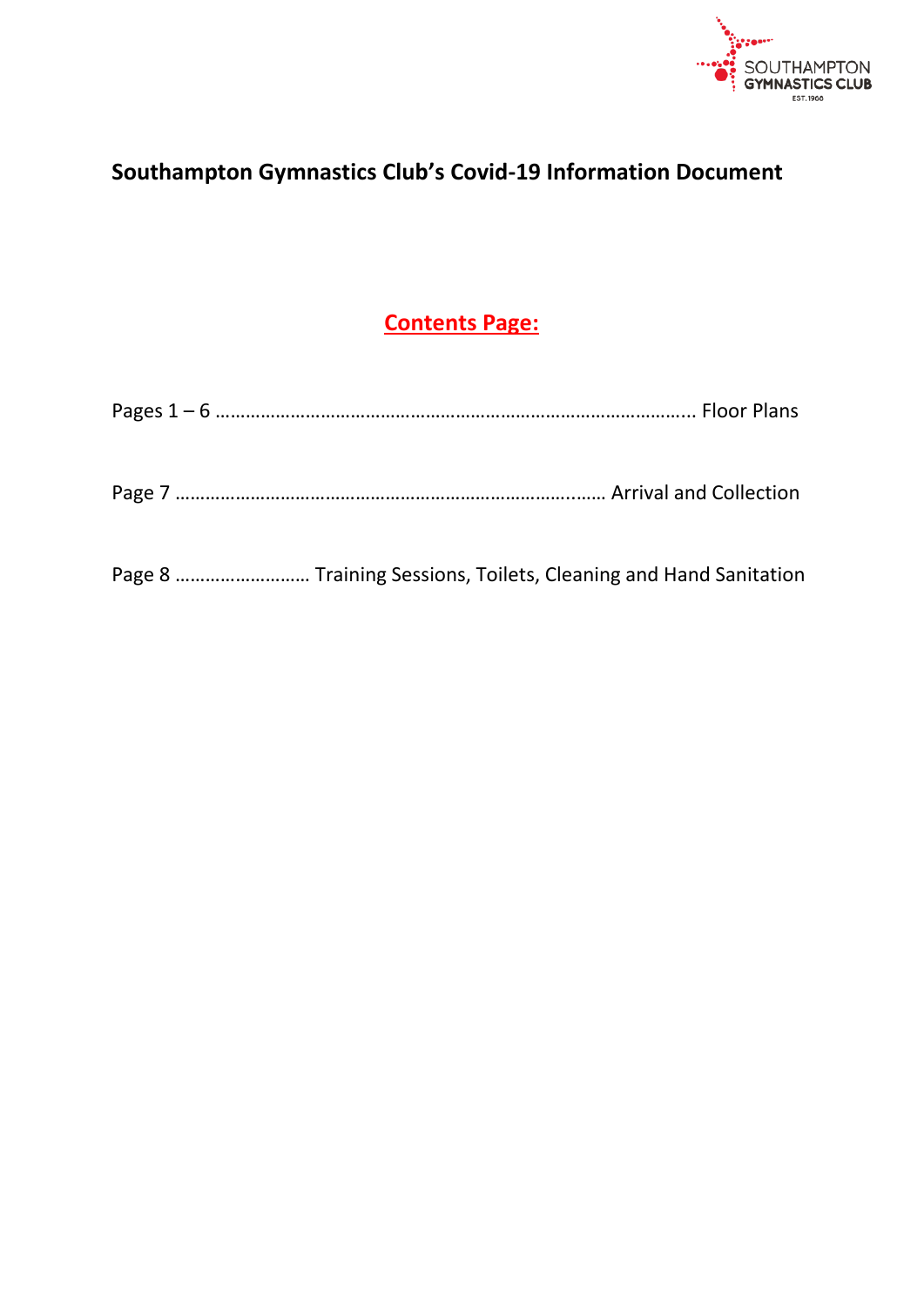

## **Southampton Gymnastics Club Floor Plan**

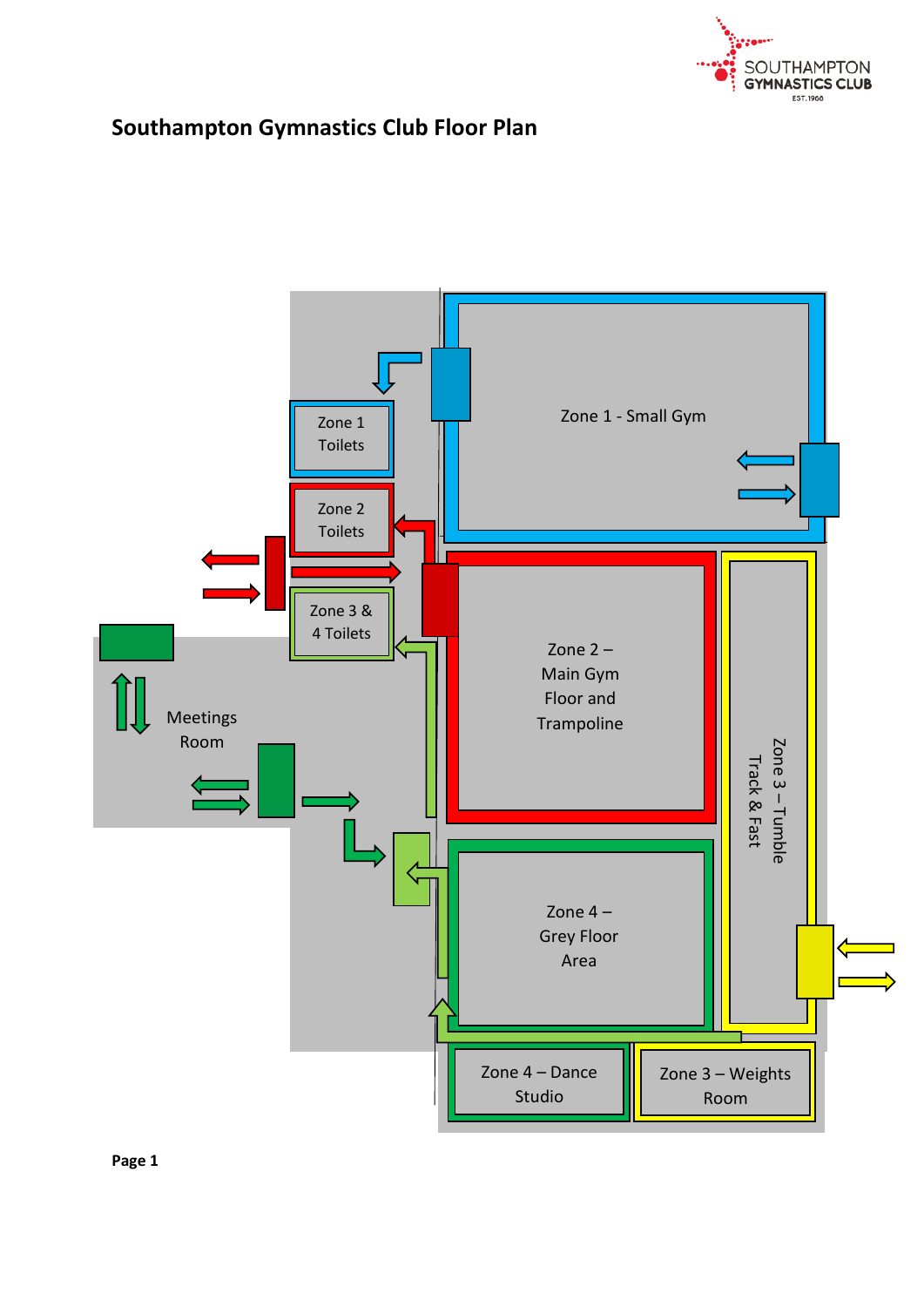

## **Zone 1 Floor Plan– Small Gym**

Entrance/Exit via Small Gym Fire Exit



Zone 1 Gymnast Entrance and Exit

**Page 2**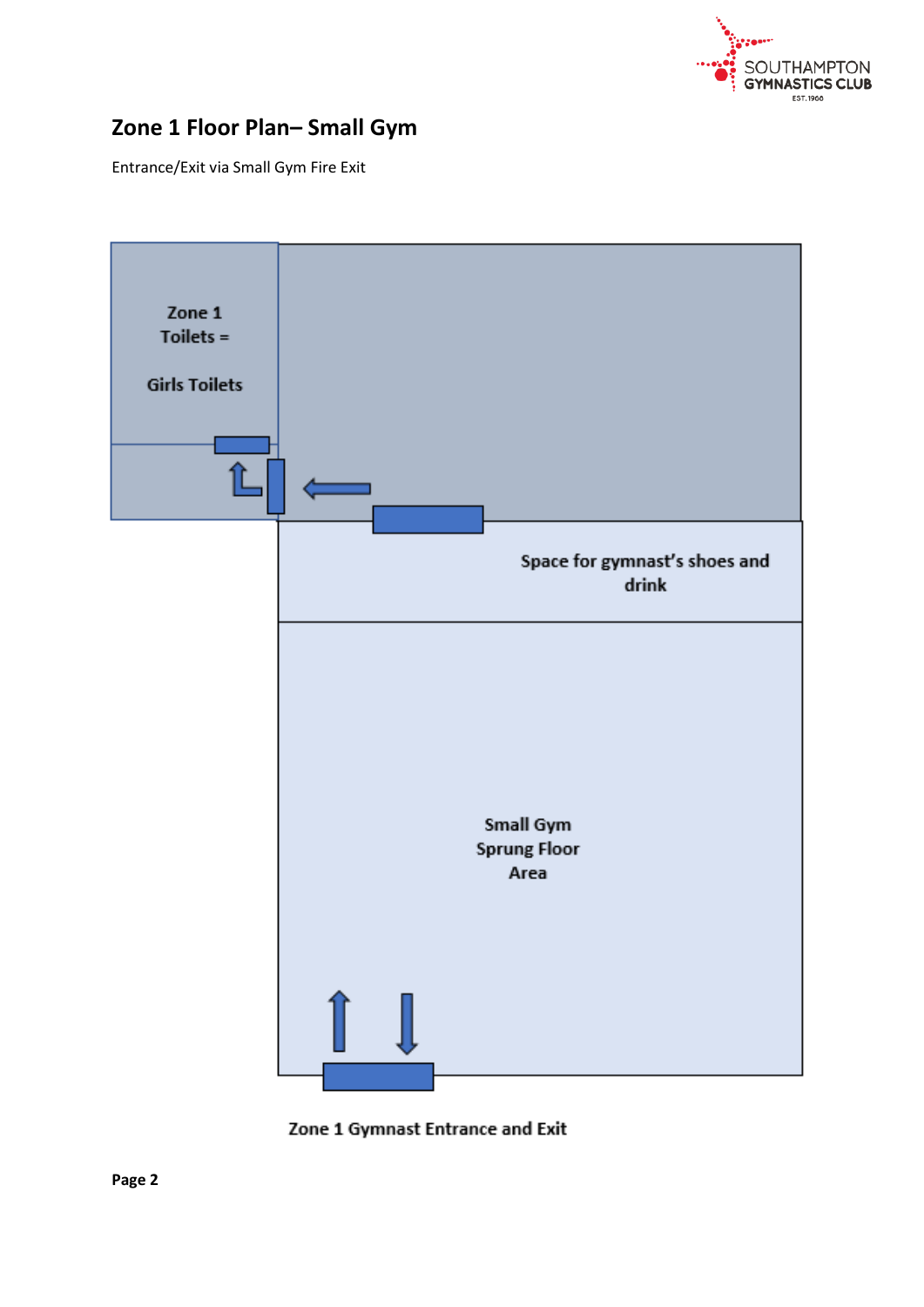

## **Zone 2 Floor Plan – Main Floor and Trampoline**

Entrance/Exit via Main Front Door

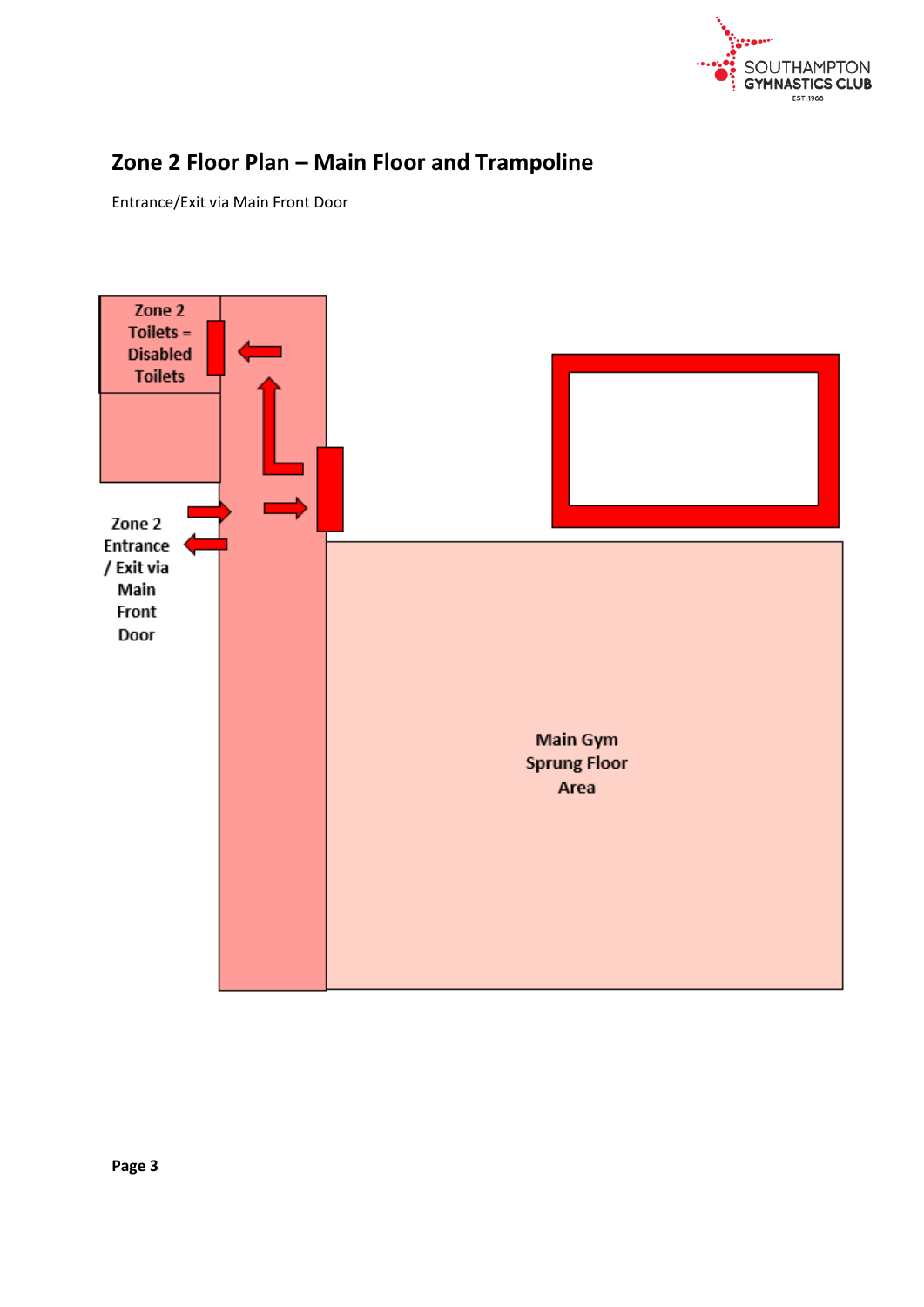

## **Zone 3 Floor Plan – Tumble Track, Fast Track and Weights Room**

Entrance/Exit via Fire Exit next to Tumble Track

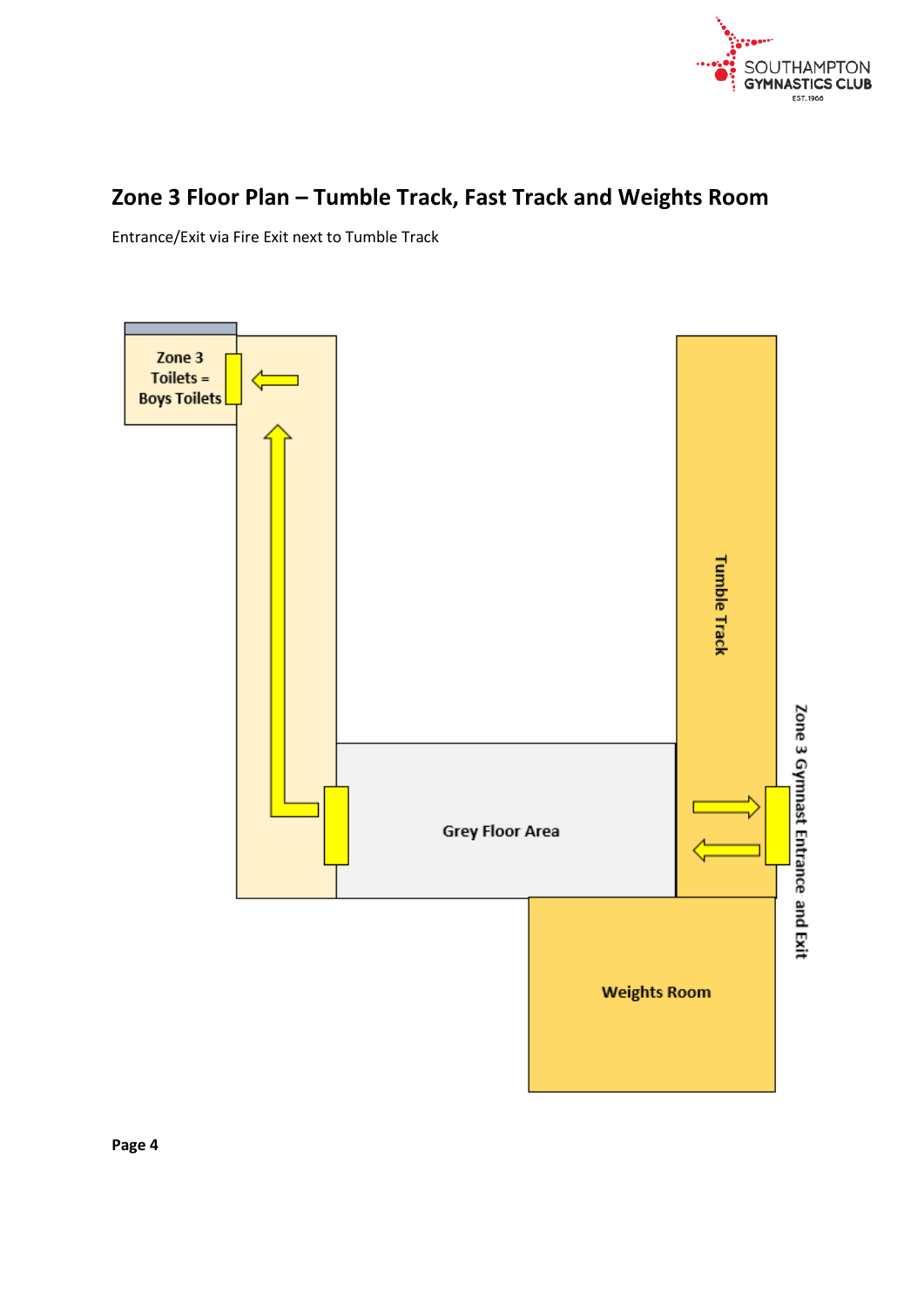

## **Zone 4 Floor Plan – Grey Floor Area and Dance Studio**

Entrance/Exit via Meetings Room Fire Exit

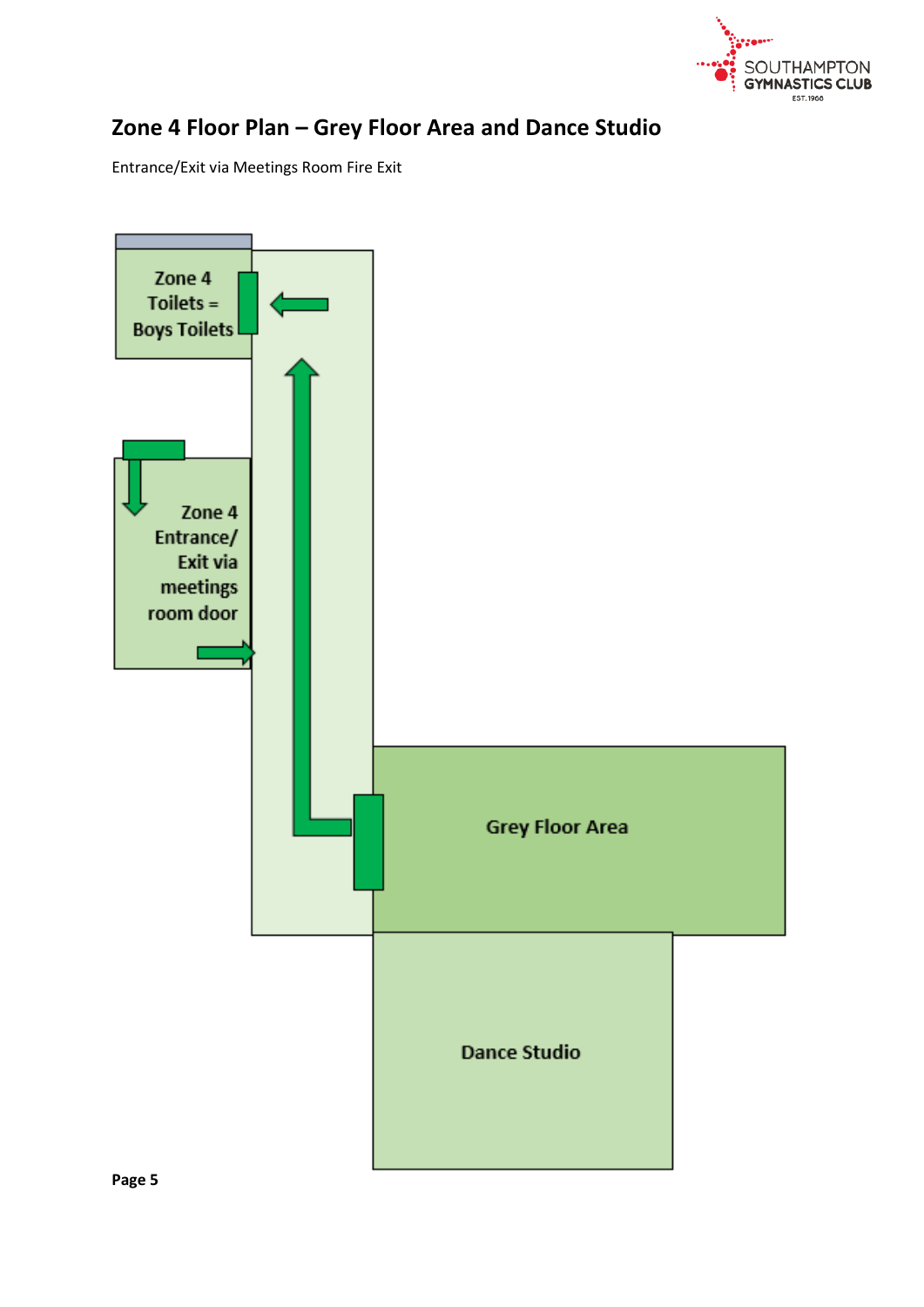

### **Arriving and Collection**

#### **Zone 1** (Blue)

Gymnast entrance/exit is via the small gym fire exit door towards the back of the gym.

### **Zone 2** (Red)

Gymnast entrance/exit is via the main entrance door.

#### **Zone 3** (Yellow)

Gymnast entrance/exit is via the fire door at the back of the gym that leads to the tumble track.

#### **Zone 4** (Green)

Gymnast entrance/exit is via the fire exit door at the front of the gym that leads to the meetings room.

- We must ask that only one parent/guardian comes to the zone entry point to drop their child off/pick their child up.
- We kindly ask that you arrive on time to sessions and to pick your child up from sessions. And if possible, we ask that you remain in your car until the previous class has been dismissed to minimise any cross over.
- Please observe the car park speed limit and ensure you take extra care when driving into the car park and moving to/from the zone entrances/exits.
- Gymnasts will have space within their zone to store belongings. We ask that gymnasts only bring what is required for their session (keep belongings to a minimum). Please note anything brought into the gym will be stored at the users own risk.
- Any clothing left at the end of the day will be discarded.
- If your child has medications, this can be stored in their zone too, we suggest keeping it in a clearly labelled container with gymnasts name clearly visible.
- Coaches will perform temperature checked upon arrival. If a gymnast's temperature is above 37.8 the gymnast will be asked to go home and follow NHS guidance. We ask that parents/guardians wait with the gymnast until their temperature has been taken to be there to take them home should they have a temperature.
- You will not be allowed inside the facility to drop off/collect your child this will reduce the chance of the virus being transmitted to high contact surfaces such as door handles